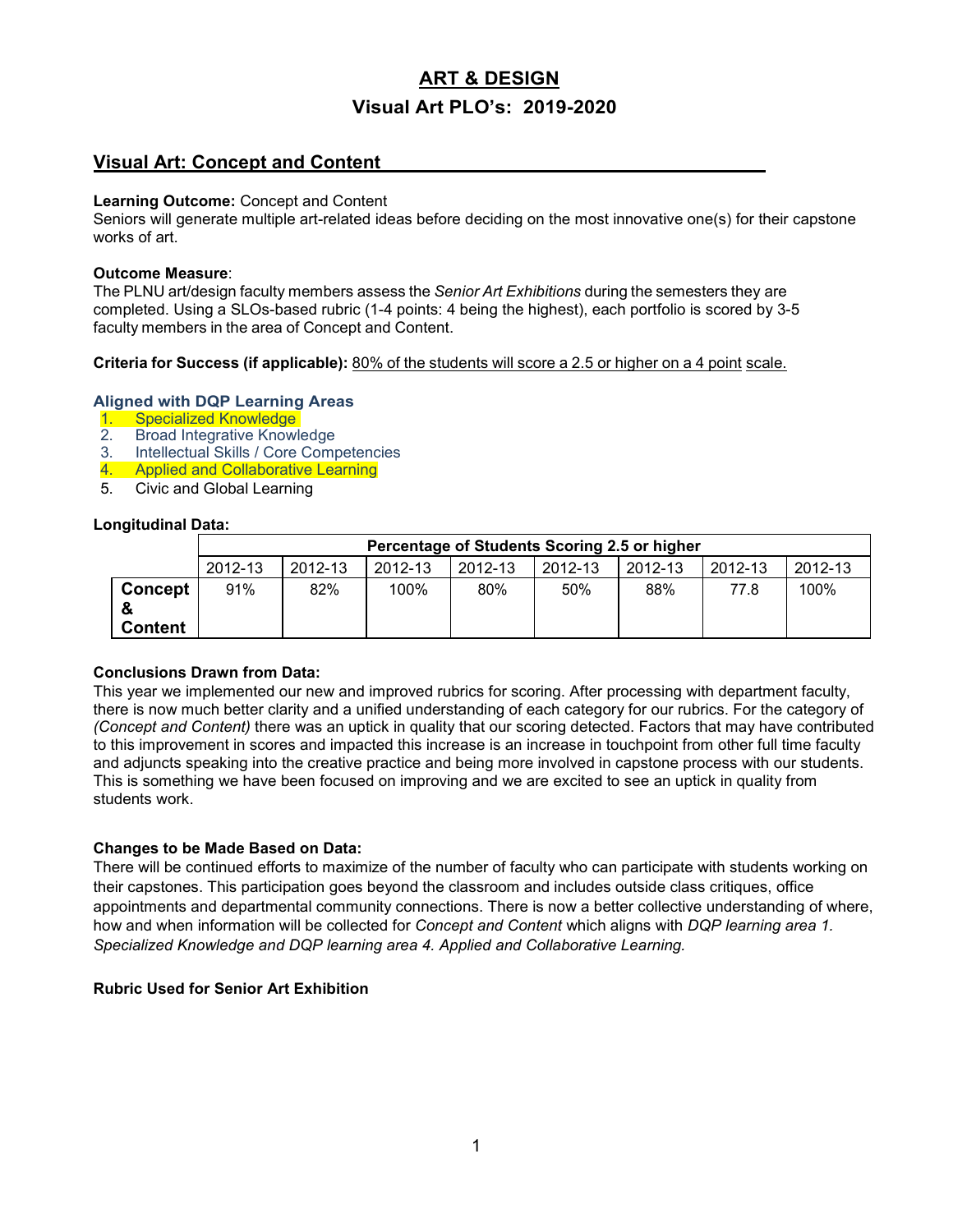|                                                | <b>Student Learning Outcomes Proficiency Levels</b>                                                                                                                            |                                                                                                                                                                                                                          |                                                                                                                                                                                                       |                                                                                                                                                                                                                           |  |
|------------------------------------------------|--------------------------------------------------------------------------------------------------------------------------------------------------------------------------------|--------------------------------------------------------------------------------------------------------------------------------------------------------------------------------------------------------------------------|-------------------------------------------------------------------------------------------------------------------------------------------------------------------------------------------------------|---------------------------------------------------------------------------------------------------------------------------------------------------------------------------------------------------------------------------|--|
|                                                | Initial 1 pts.                                                                                                                                                                 | Emerging 2 pts.                                                                                                                                                                                                          | Developed 3pts.                                                                                                                                                                                       | <b>Highly Developed 4 pts</b>                                                                                                                                                                                             |  |
| Content<br>$\overline{\phantom{0}}$<br>Concept | Inability to organize<br>thoughts and or<br>communicate ideas.<br>Personal research<br>lacks direction as it<br>relates to the creative<br>practice and or<br>completed works. | Needs to develop more<br>organized thoughts and<br>or an ability to<br>communicate ideas.<br>Some evidence of knew<br>knowledge is<br>developing as it relates<br>to the creative practice<br>and or completed<br>works. | Expected level of<br>organized thoughts<br>and communication<br>of ideas is evident.<br>Personal research is<br>maturing well as it<br>relates to the<br>creative practice and<br>or completed works. | Demonstrates a high<br>level of organized<br>thoughts and<br>communication of<br>ideas are well<br>articulated. Personal<br>research is expansive<br>as it relates to the<br>creative practice and<br>or completed works. |  |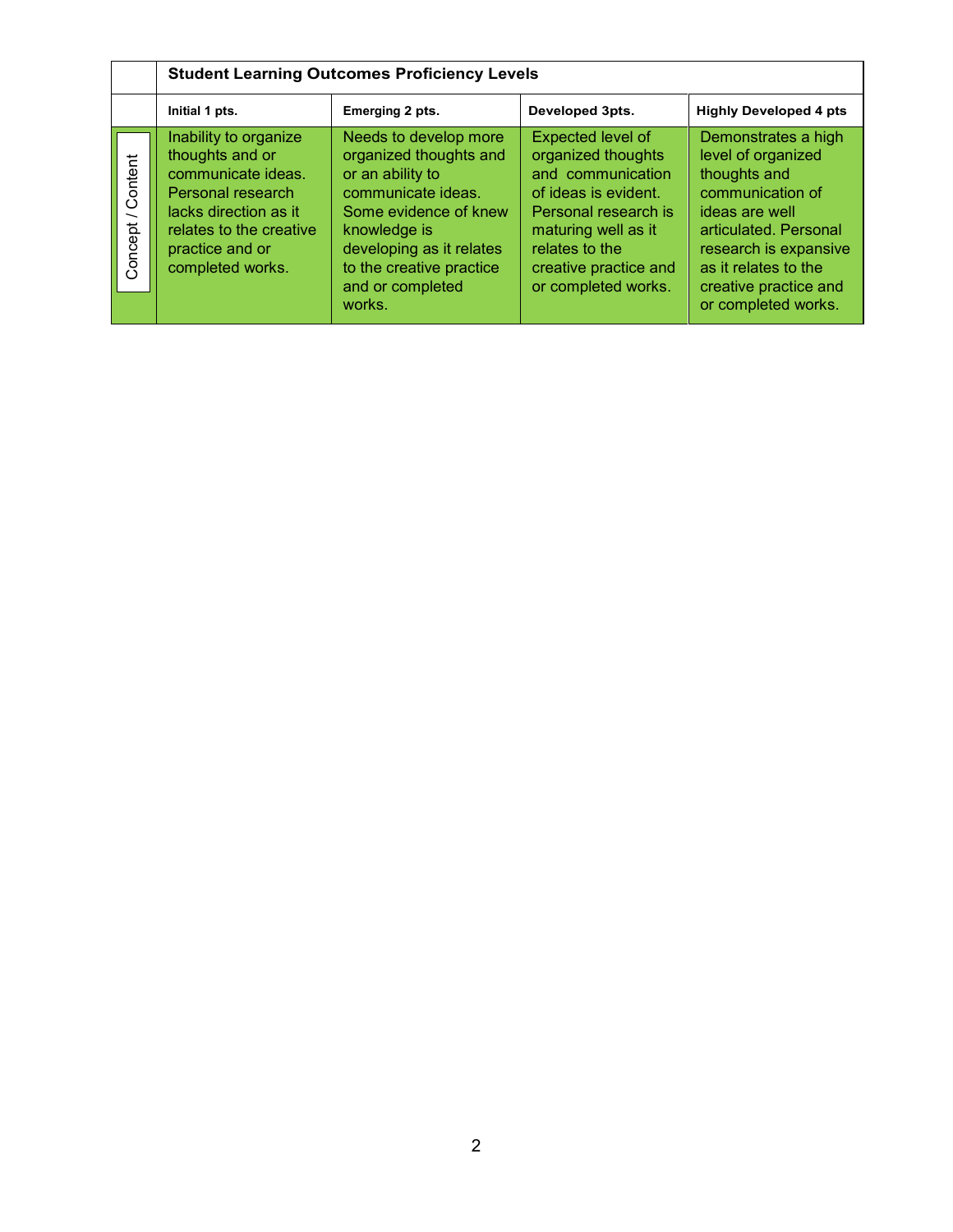# **Visual Art: Composition and Presentation**

### **Learning Outcomes:** Composition and Presentation

Seniors will comprehend and apply the art elements and design principles in original artworks.

### **Outcome Measure**:

The PLNU art/design faculty members assess the *Senior Art Exhibitions Senior* during the semesters they are completed. Using a SLOs-based rubric (1-4 points: 4 being the highest), each portfolio is scored by 3-5 faculty members in the area of Composition and Presentation.

**Criteria for Success (if applicable):** 80% of the students will score a 2.5 or higher on a 4 point scale.

### **Aligned with DQP Learning Areas**

- 1. Specialized Knowledge
- 2. Broad Integrative Knowledge
- 3. Intellectual Skills / Core Competencies
- 4. Applied and Collaborative Learning
- 5. Civic and Global Learning

### **Longitudinal Data:**

|                    |         | Percentage of Students Scoring 2.5 or higher |         |         |         |         |         |         |
|--------------------|---------|----------------------------------------------|---------|---------|---------|---------|---------|---------|
|                    | 2012-13 | 2013-14                                      | 2014-15 | 2015-16 | 2016-17 | 2017-18 | 2018-19 | 2019-20 |
| <b>Composition</b> | 100%    | 73%                                          | 100%    | 80%     | 67%     | 91%     | 100%    | 100%    |
|                    |         |                                              |         |         |         |         |         |         |
| Presentation       |         |                                              |         |         |         |         |         |         |

#### **Conclusions Drawn from Data:**

This year we implemented our new and improved rubrics for scoring. After processing with department faculty, there is now much better clarity and a unified understanding of each category for our rubrics. For the category of *(Composition and Presentation)* there was an uptick in quality that our scoring detected. Factors that may have contributed to this improvement in scores and impacted this increase is an increase in touchpoint from other full time faculty and adjuncts speaking into the creative practice and being more involved in capstone process with our students. This is something we have been focused on improving and we are excited to see an uptick in quality from students work.

### **Changes to be Made Based on Data:**

There will be continued efforts to maximize of the number of faculty who can participate with students working on their capstones. This participation goes beyond the classroom and includes outside class critiques, office appointments and departmental community connections. There is now a better collective understanding of where, how and when information will be collected for *Composition and Presentation* which aligns with *DQP learning area 1. Specialized Knowledge and DQP learning area 2. Broad Integrative Knowledge.*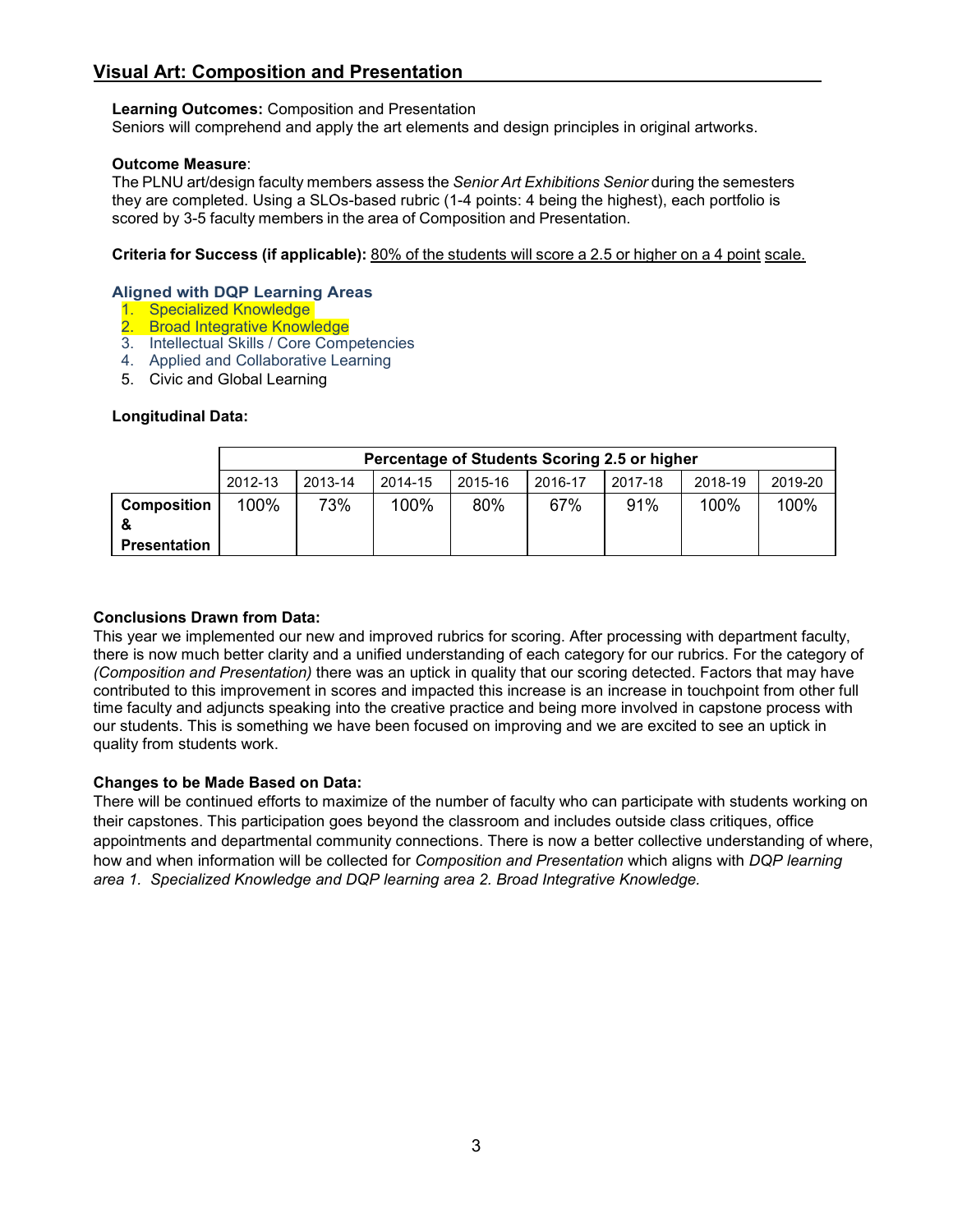|                                  |                                                                                                                                                                                                                          | <b>Student Learning Outcomes Proficiency Levels</b>                                                                                                                                                                         |                                                                                                                                                                      |                                                                                                                                                                                                         |  |  |  |
|----------------------------------|--------------------------------------------------------------------------------------------------------------------------------------------------------------------------------------------------------------------------|-----------------------------------------------------------------------------------------------------------------------------------------------------------------------------------------------------------------------------|----------------------------------------------------------------------------------------------------------------------------------------------------------------------|---------------------------------------------------------------------------------------------------------------------------------------------------------------------------------------------------------|--|--|--|
|                                  | Initial 1 pts.                                                                                                                                                                                                           | Emerging 2 pts.                                                                                                                                                                                                             | Developed 3pts.                                                                                                                                                      | <b>Highly Developed 4 pts</b>                                                                                                                                                                           |  |  |  |
| Presentation<br>య<br>Composition | Insufficient evidence<br>in implementing the<br>elements and<br>principles of design.<br>Basic development is<br>needed to better<br>demonstrates an<br>understanding of<br>application between<br>process and material. | Some evidence of<br>implementing the<br>elements and principles<br>of design are present.<br>More development is<br>needed to better<br>demonstrates an<br>understanding of<br>application between<br>process and material. | Satisfactory use of<br>of the elements and<br>principles of design.<br>Work demonstrates<br>an understanding<br>and application<br>between process<br>and materials. | <b>Effective and</b><br>intentional use of the<br>elements and<br>principles of design.<br>Work demonstrates<br>a sophisticated<br>understanding and<br>application between<br>process and<br>material. |  |  |  |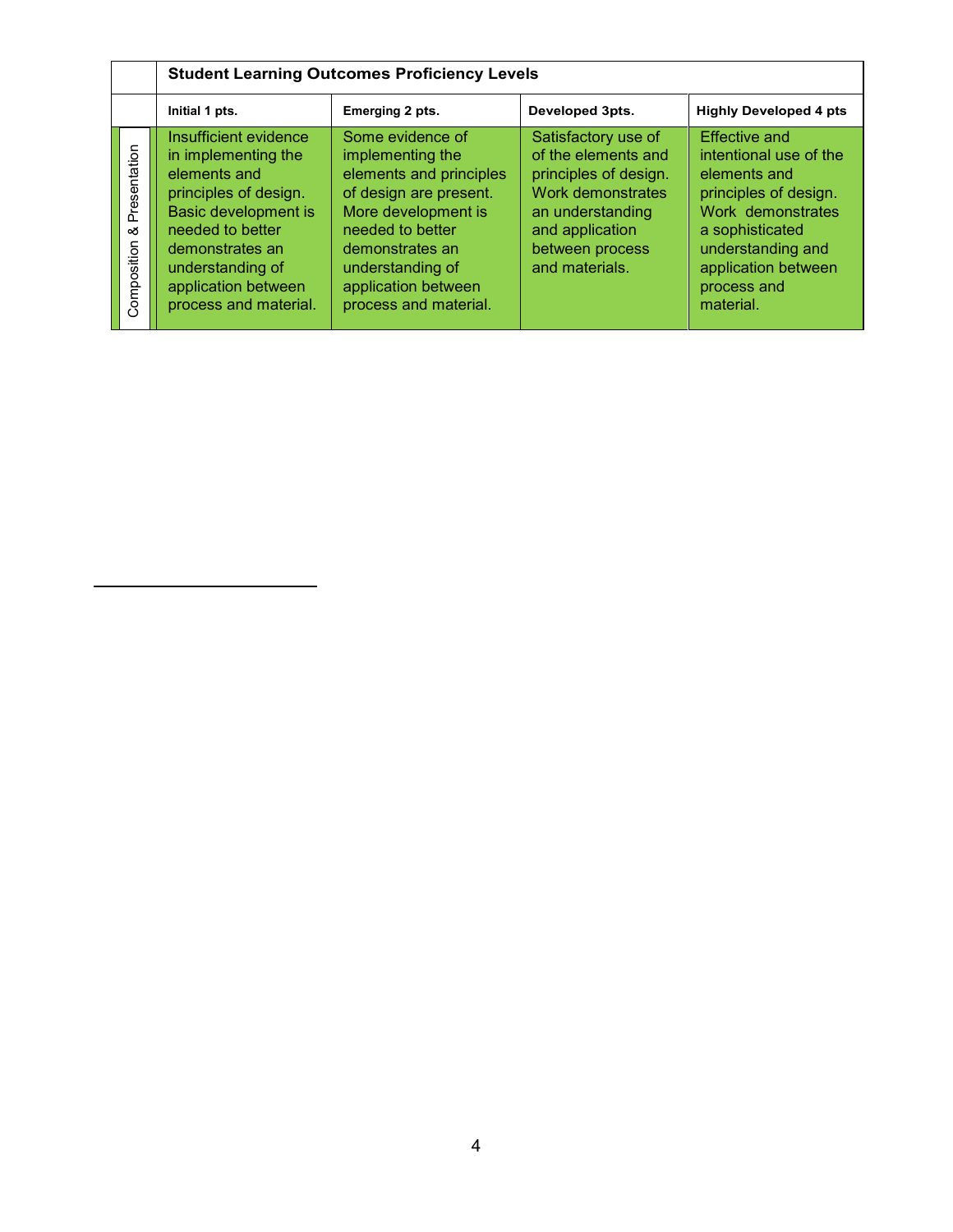### **Learning Outcomes**

**Effort:** Seniors will demonstrate risk, time, and commitment to successfully complete original works of art.

### **Outcome Measure**:

The PLNU art/design faculty members assess the *Senior Art Exhibitions Senior* during the semesters they are completed. Using a SLOs-based rubric (1-4 points: 4 being the highest), each portfolio is scored by 3-5 faculty members in the area of Effort.

**Criteria for Success (if applicable):** 80% of the students will score a 2.5 or higher on a 4 point scale.

#### **Aligned with DQP Learning Areas**

- 1. Specialized Knowledge
- 2. Broad Integrative Knowledge
- 3. Intellectual Skills / Core Competencies
- 4. Applied and Collaborative Learning
- 5. Civic and Global Learning

### **Longitudinal Data:**

|               | Percentage of Students Scoring 2.5 or higher |         |         |         |         |         |         |         |
|---------------|----------------------------------------------|---------|---------|---------|---------|---------|---------|---------|
|               | 2012-13                                      | 2013-14 | 2014-15 | 2015-16 | 2016-17 | 2017-18 | 2018-19 | 2019-20 |
| <b>Effort</b> | 91%                                          | 82%     | 100%    | 100%    | 83%     | 91%     | 77.8    | 100%    |

### **Conclusions Drawn from Data:**

This year we implemented our new and improved rubrics for scoring. After processing with department faculty, there is now much better clarity and a unified understanding of each category for our rubrics. For the category of *(Effort)* there was an uptick in quality that our scoring detected. Factors that may have contributed to this improvement in scores impacting this increase is the increase in touchpoint from other full time faculty and adjuncts speaking into the creative practice and being more involved in capstone process with our students. This is something we have been focused on improving and we are excited to see an uptick in quality from students work.

### **Changes to be Made Based on Data:**

There will be continued efforts to maximize of the number of faculty who can participate with students working on their capstones. This participation goes beyond the classroom and includes outside class critiques, office appointments and departmental community connections. There is now a better collective understanding of where, how and when information will be collected for *Efforts* which aligns with *DQP learning area 1. Specialized Knowledge and DQP learning area 4. Applied and Collaborative Learning.*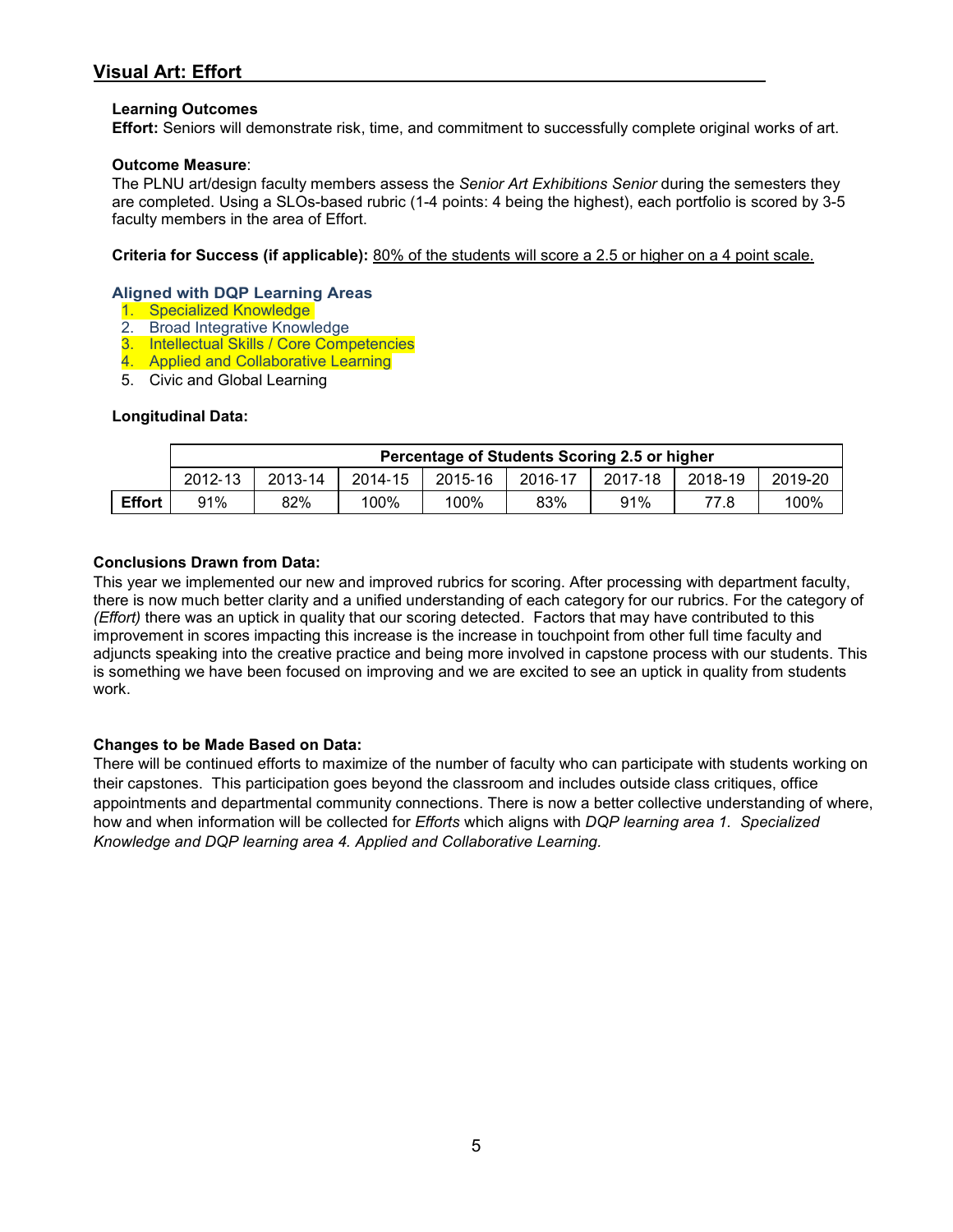|        | <b>Student Learning Outcomes Proficiency Levels</b>                                                                                                                                    |                                                                                                                           |                                                                                                                                                                                   |                                                                                                                                                                              |  |
|--------|----------------------------------------------------------------------------------------------------------------------------------------------------------------------------------------|---------------------------------------------------------------------------------------------------------------------------|-----------------------------------------------------------------------------------------------------------------------------------------------------------------------------------|------------------------------------------------------------------------------------------------------------------------------------------------------------------------------|--|
|        | Initial 1 pts.                                                                                                                                                                         | Emerging 2 pts.                                                                                                           | Developed 3pts.                                                                                                                                                                   | <b>Highly Developed 4 pts</b>                                                                                                                                                |  |
| Effort | Little to no time or<br>energy given. Attitude<br>demonstrates a lack<br>of care or personal<br>commitment and<br>results of work<br>demonstrate lack of<br>care and or<br>incomplete. | Some energy, time and<br>care were<br>demonstrated however<br>there is room for<br>improvement on level of<br>commitment. | Acceptable level of<br>time and energy<br>demonstrated.<br><b>Expectation met on</b><br>time commitment<br>and level of energy<br>applied to learning<br>and creative<br>process. | <b>Rigorous and Self -</b><br>initiated commitment<br>to the creative<br>process. Full<br>engagement and<br>enthusiasm applied<br>toward work and<br>classroom<br>community. |  |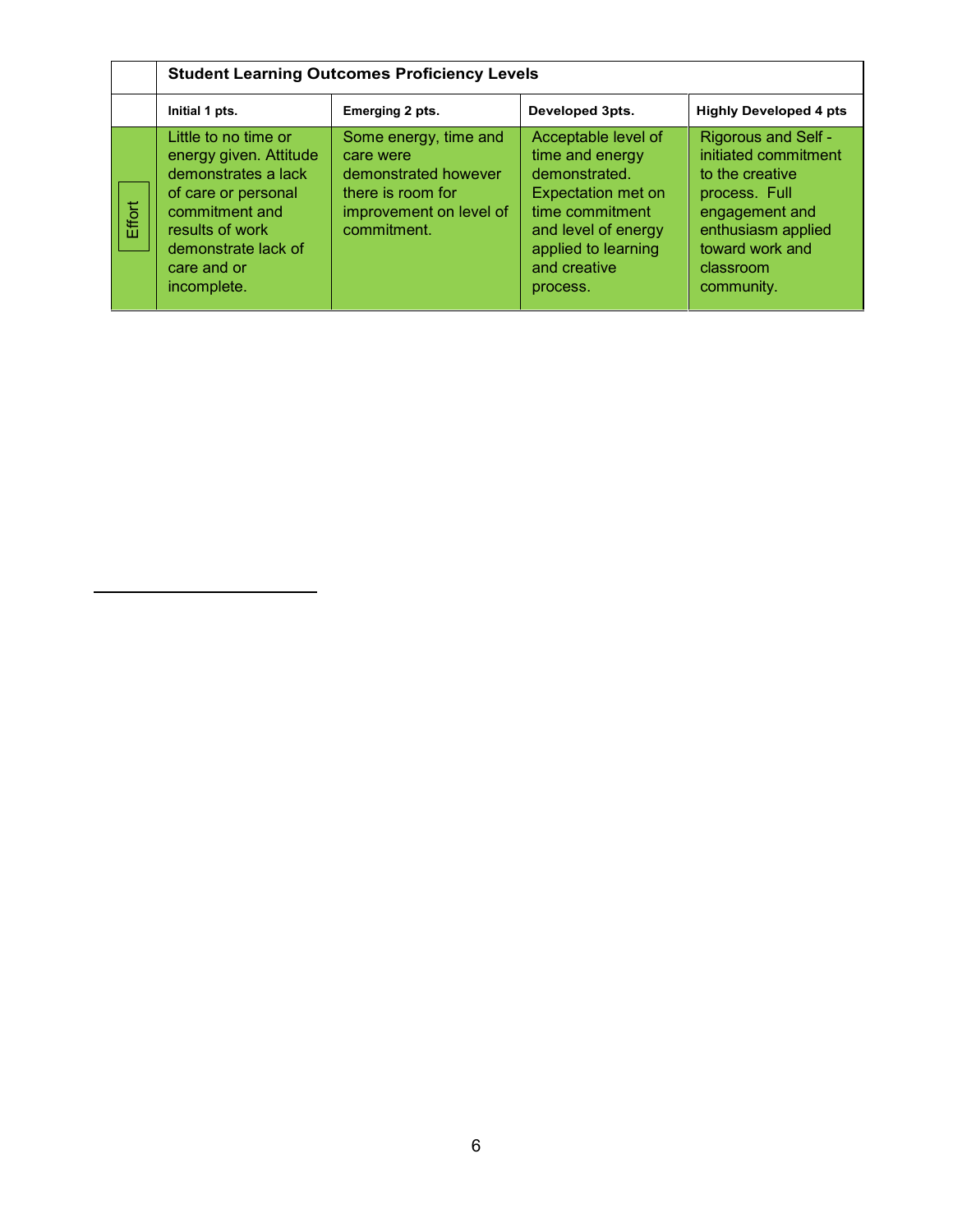### **Learning Outcomes**:

**Craftsmanship:** Seniors will demonstrate competencies in the use of art techniques and materials.

### **Outcome Measure**:

The PLNU art/design faculty members assess the *Senior Art Exhibitions* during the semesters they are completed. Using a SLOs-based rubric (1-4 points: 4 being the highest), each portfolio is scored by 3-5 faculty members in the area of Craftsmanship.

**Criteria for Success (if applicable):** 80% of the students will score a 2.5 or higher on a 4 point scale.

### **Aligned with DQP Learning Areas**

- 1. Specialized Knowledge
- 2. Broad Integrative Knowledge
- 3. Intellectual Skills / Core Competencies
- 4. Applied and Collaborative Learning
- 5. Civic and Global Learning

### **Longitudinal Data:**

|               |          | Percentage of Students Scoring 2.5 or higher |          |          |          |          |          |       |  |
|---------------|----------|----------------------------------------------|----------|----------|----------|----------|----------|-------|--|
|               | $2012 -$ | $2013 -$                                     | $2014 -$ | $2015 -$ | $2016 -$ | $2017 -$ | $2018 -$ | 2019- |  |
|               | 13       | 14                                           | 15       | 16       |          | 18       | 19       | 20    |  |
| Craftsmanship | 100%     | 73%                                          | 100%     | 80%      | 67%      | 77%      | 100%     | 100%  |  |

### **Conclusions Drawn from Data**:

This year we implemented our new and improved rubrics for scoring. After processing with department faculty, there is now much better clarity and a unified understanding of each category for our rubrics. For the category of *(Craftmanship)* there was an uptick in quality that our scoring detected. Factors that may have contributed to this improvement in scores impacting this increase is the increase in touchpoint from other full time faculty and adjuncts speaking into the creative practice and being more involved in capstone process with our students. This is something we have been focused on improving and we are excited to see an uptick in quality from students work.

### **Changes to be Made Based on Data:**

There will be continued efforts to maximize of the number of faculty who can participate with students working on their capstones. This participation goes beyond the classroom and includes outside class critiques, office appointments and departmental community connections. There is now a better collective understanding of where, how and when information will be collected for *Craftsmanship* which aligns with *DQP learning area 1. Specialized Knowledge*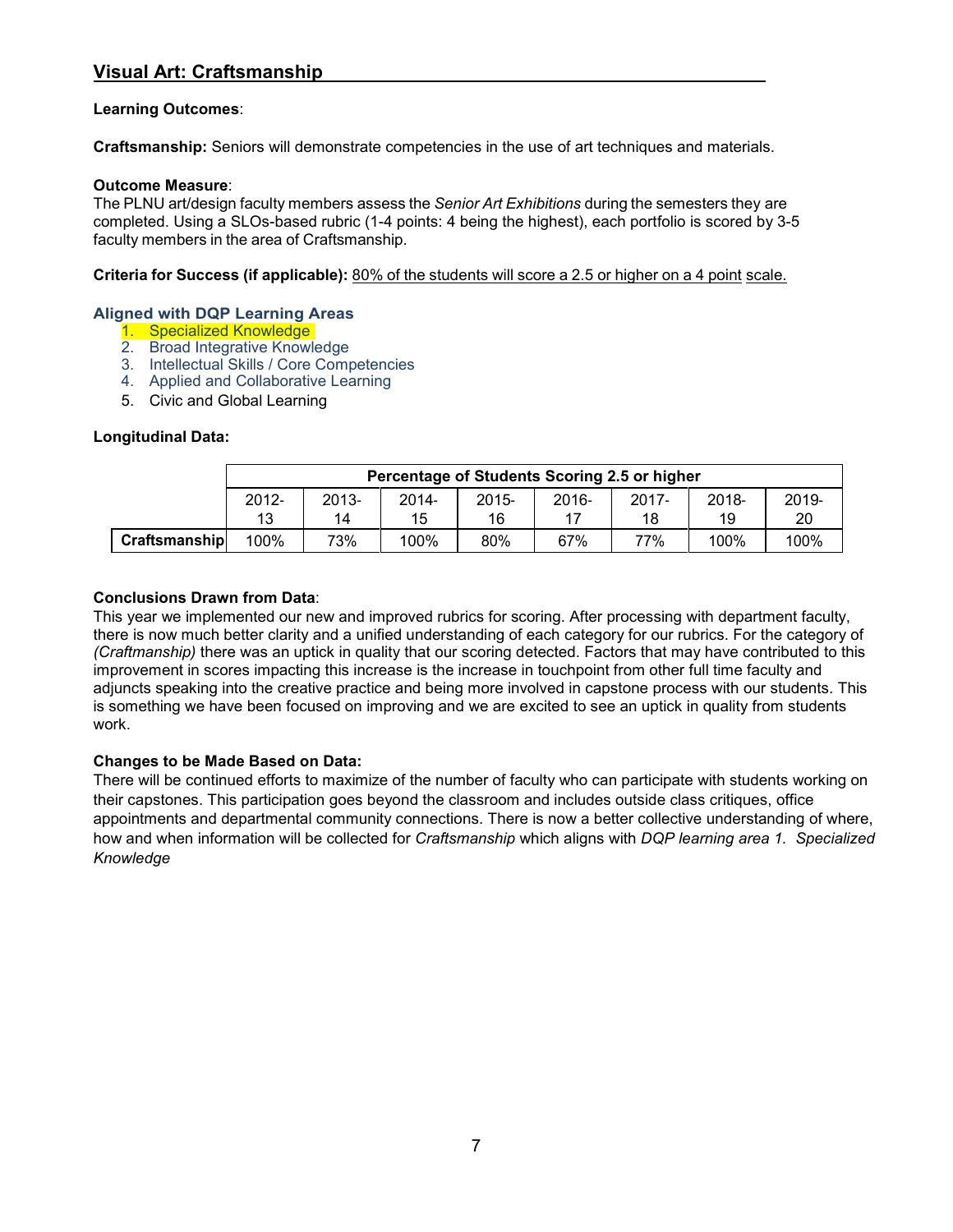|               | <b>Student Learning Outcomes Proficiency Levels</b>                                                                                                      |                                                                                                                                                            |                                                                                                                                            |                                                                                                                                                              |  |
|---------------|----------------------------------------------------------------------------------------------------------------------------------------------------------|------------------------------------------------------------------------------------------------------------------------------------------------------------|--------------------------------------------------------------------------------------------------------------------------------------------|--------------------------------------------------------------------------------------------------------------------------------------------------------------|--|
|               | Initial 1 pts.                                                                                                                                           | Emerging 2 pts.                                                                                                                                            | Developed 3pts.                                                                                                                            | <b>Highly Developed 4 pts</b>                                                                                                                                |  |
| Craftsmanship | Little to no evidence<br>of proper application<br>between tools and<br>materials. Lacking<br>attention and time<br>commitment to<br>learning techniques. | Inconsistent evidence<br>of proper application<br>between tools and<br>materials. Minimal time<br>and attention given<br>toward development<br>techniques. | Meets expectation of<br>application between<br>tools and materials.<br>Quality of work<br>shows evidence of<br>care and<br>intentionality. | <b>Effective and</b><br>intentional application<br>between tools and<br>materials, Work<br>demonstrates a<br>sophisticated level of<br>skill and techniques. |  |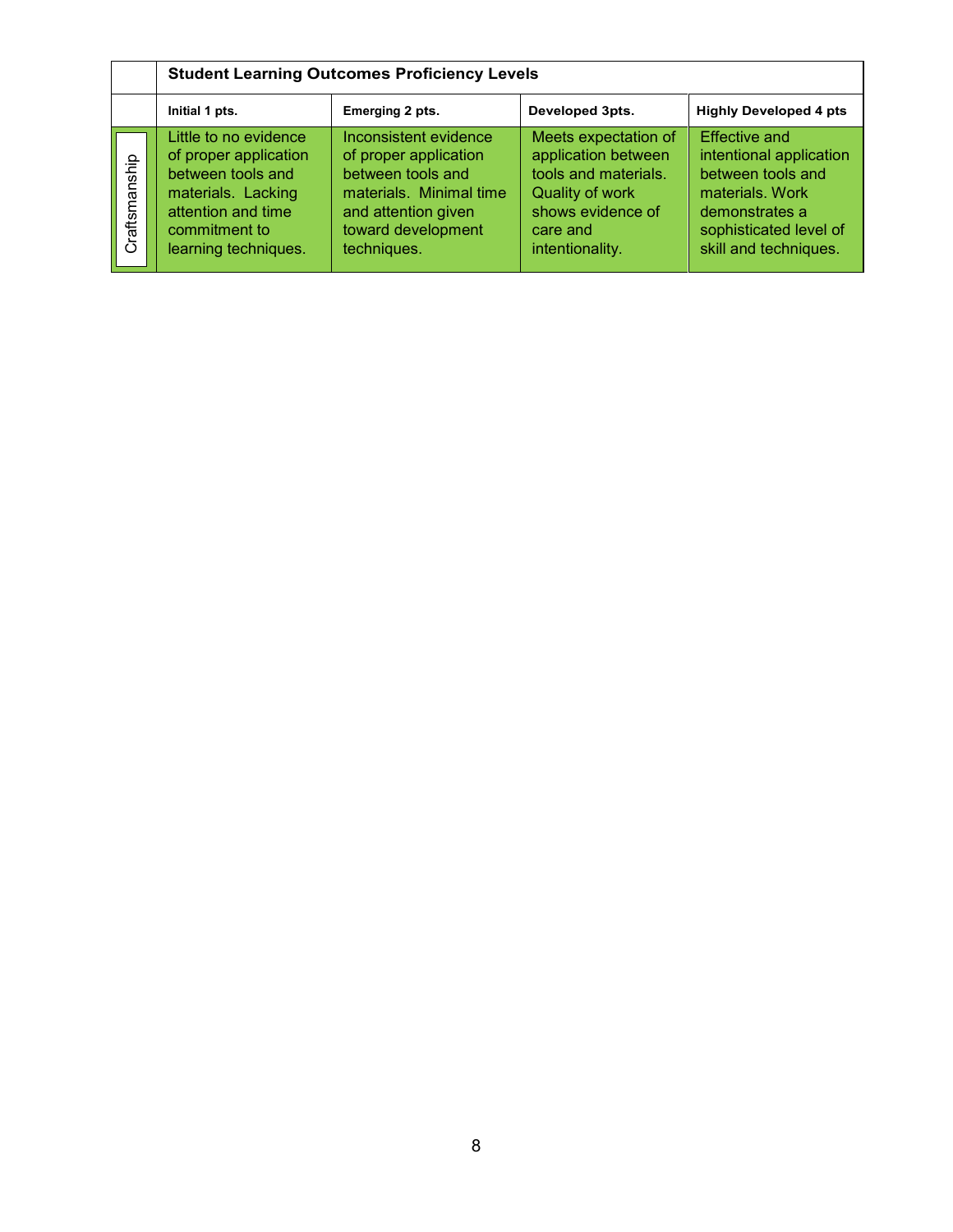### **VisualArt**: **WrittenCommunication**

#### **Learning Outcome**

Students will be able to write about their own artwork, using knowledge specific to the art/design discipline.

#### **Outcome Measure**:

Two PLNU Art and Design faculty members assesses *Senior Visual Art Exhibition Thesis Papers* from the capstone course: Art 472 – Senior Exhibition and Research Preparation. Using a SLOs-based rubric (1-4 points: 4 being the highest). Each student's writing is scored by the faculty members. Scores are currently based on Department's writing rubric (See at Bottom of Document).

### **Criteria for Success (if applicable):** 80% of the students will score a 2.5 or higher on a 4 point scale.

### **Aligned with DQP Learning Areas**

- 1. Specialized Knowledge
- 2. Broad Integrative Knowledge
- 3. Intellectual Skills / Core Competencies
- 4. Applied and Collaborative Learning
- 5. Civic and Global Learning

### **Longitudinal Data:**

|                                              |                    | Percentage of Students Scoring 2.5 or higher |                   |        |                         |                |                    |                    |                  |
|----------------------------------------------|--------------------|----------------------------------------------|-------------------|--------|-------------------------|----------------|--------------------|--------------------|------------------|
|                                              | 2011-12            | 2012-13                                      |                   |        | 2013-14 2014-15 2015-16 | 2016-17        | $2017 - 18$        | 2018-19            | 2019-20          |
| Content &<br><b>Writing</b><br><b>Skills</b> | $3.5[4]$ *<br>100% | $3.0$ [1]<br>100%                            | $3.0$ [2]<br>100% | NA [0] | NA [0]                  | 3.3 6 <br>100% | 3.66[6]<br>$100\%$ | $3.5$ [10]<br>100% | 3.62[12]<br>100% |

\*Number of Students/Average Score

#### **Conclusions Drawn from Data**:

Based on the Data captured, students continued to score above our target range in the DQP Learning areas of *1. Specialized Knowledge and 2. Broad Integrative Knowledge*.

#### **Changes to be Made Based on Data:**

Next year we will remain in a holding pattern of watching to see if we can maintain the current trend that has been going on for the past 4 years now.

(see rubric next page)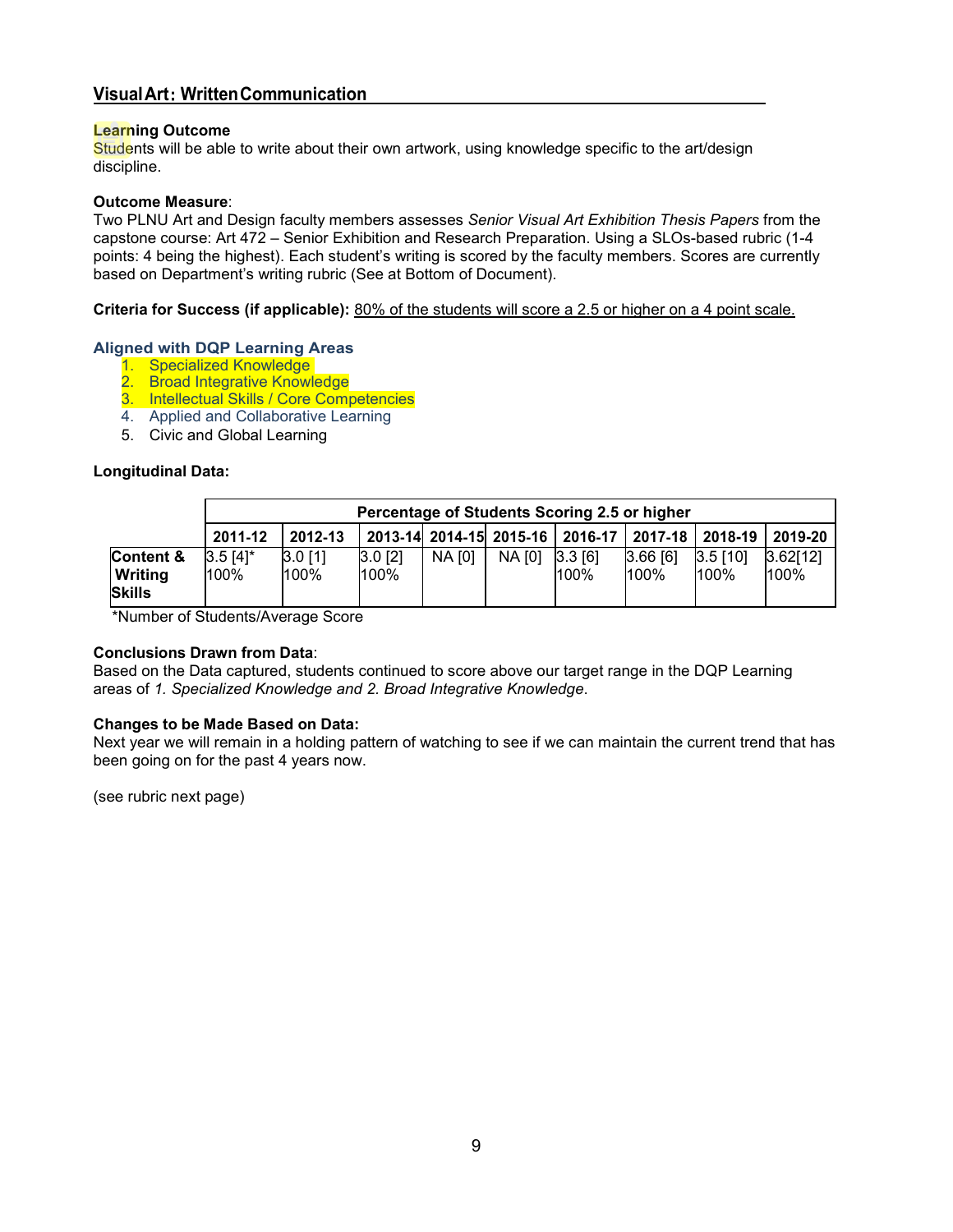|                                       |                                                                                                                                                                                                                                              | <b>Student Learning Outcomes Proficiency Levels</b>                                                                                                                                                                                                               |                                                                                                                                                                                                                                                 |                                                                                                                                                                                           |
|---------------------------------------|----------------------------------------------------------------------------------------------------------------------------------------------------------------------------------------------------------------------------------------------|-------------------------------------------------------------------------------------------------------------------------------------------------------------------------------------------------------------------------------------------------------------------|-------------------------------------------------------------------------------------------------------------------------------------------------------------------------------------------------------------------------------------------------|-------------------------------------------------------------------------------------------------------------------------------------------------------------------------------------------|
| Statements<br>త<br>Resume<br>Writing/ | Writing has little to no<br>clarity, grammar,<br>spelling, and or<br>consistency in<br>missing articulation of<br>student's Vision, Missionas it relates to a<br><b>&amp;</b> Purpose as it relates<br>to a conceptual<br><b>Iframework.</b> | Need improvements in<br>written clarity, grammar,<br>spelling, and or<br>formatting. Writing needs formatting. Writing was attention to detail in<br>  formatting. The paper is   more articulate student's<br>Vision, Mission & Purpose<br>conceptual framework. | clarity, grammar<br>spelling, and<br>successfully completed grammar and spelling.<br>and requirements were Content of writing<br>beyond expectation.<br>With a little more effort relates to a conceptual<br>writing could become<br>exemplary. | Meets expectations for Demonstrates high level<br>of thought and<br>professionalism; shows<br>met but not exceeded   clearly articulates Vision,<br>Mission & Purpose as it<br>framework. |